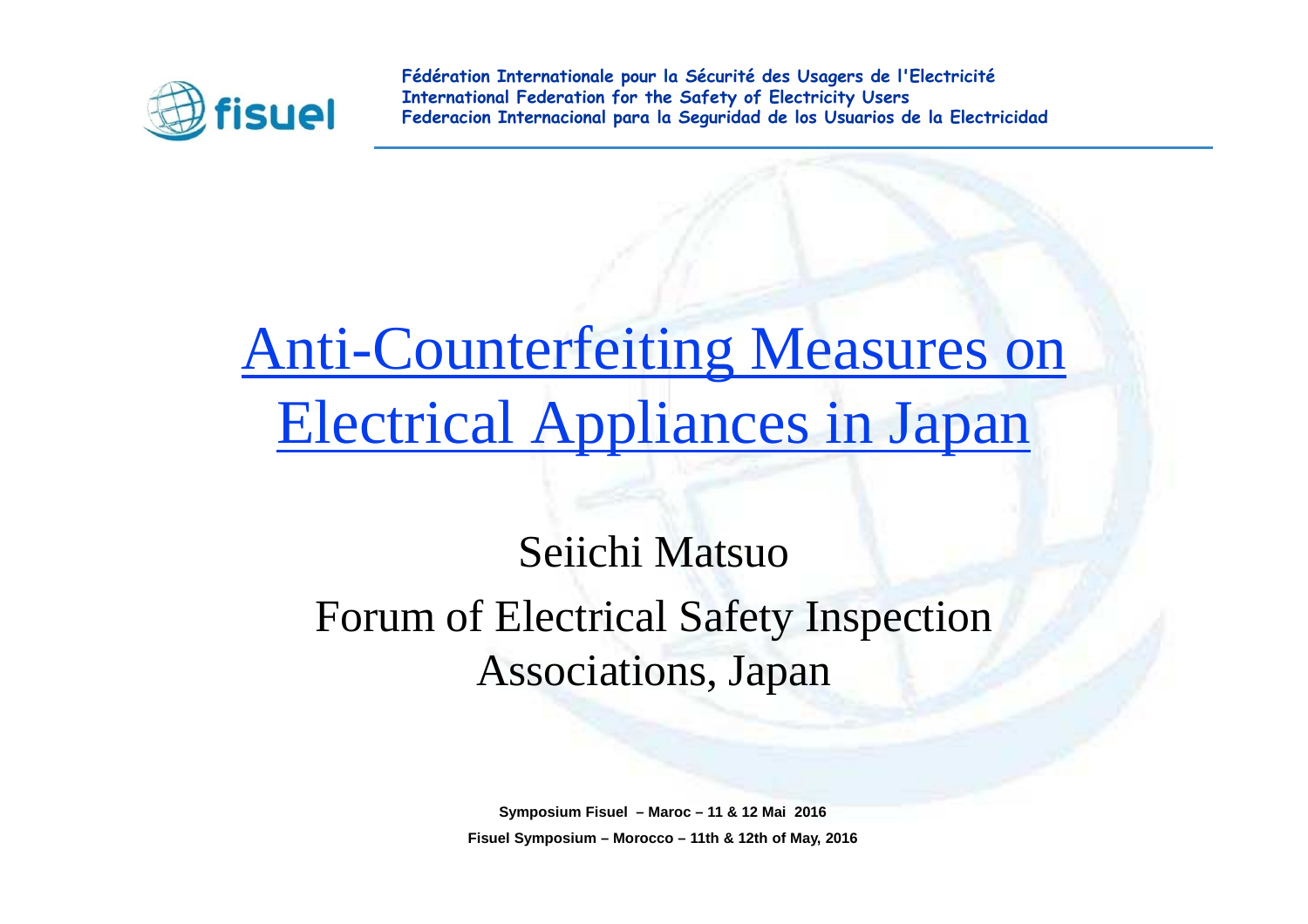

#### **Locations of Electrical Safety Inspection Associations in Japan**



**Fisuel Symposium – Morocco – 11th & 12th of May, 2016**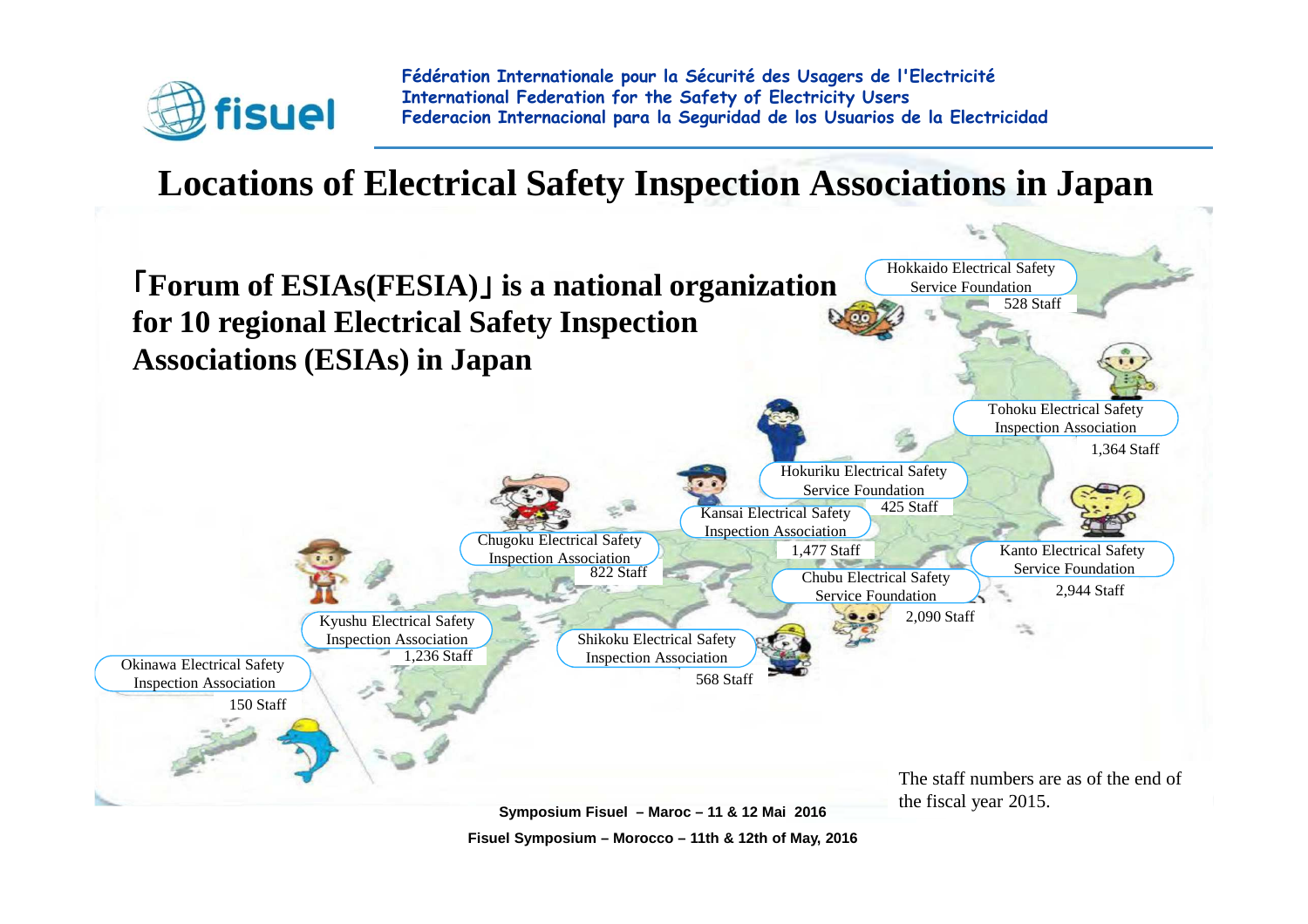

### **Primary services of Electrical Safety Inspection Associations (ESIAs) in Japan**

#### **(1) Survey/diagnosis service**

Conduct periodic door-to-door surveys and diagnoses on electrical safety at general households, shops, etc. on behalf of electric power companies

#### **(2) Safety management service**

Conduct safety management for electrical equipment of buildings, factories, etc. on behalf of equipment owners/operators

#### **(3) Public relations service**

Public relations (communication) including educational and public awareness activities on electrical safety, energy-saving, etc.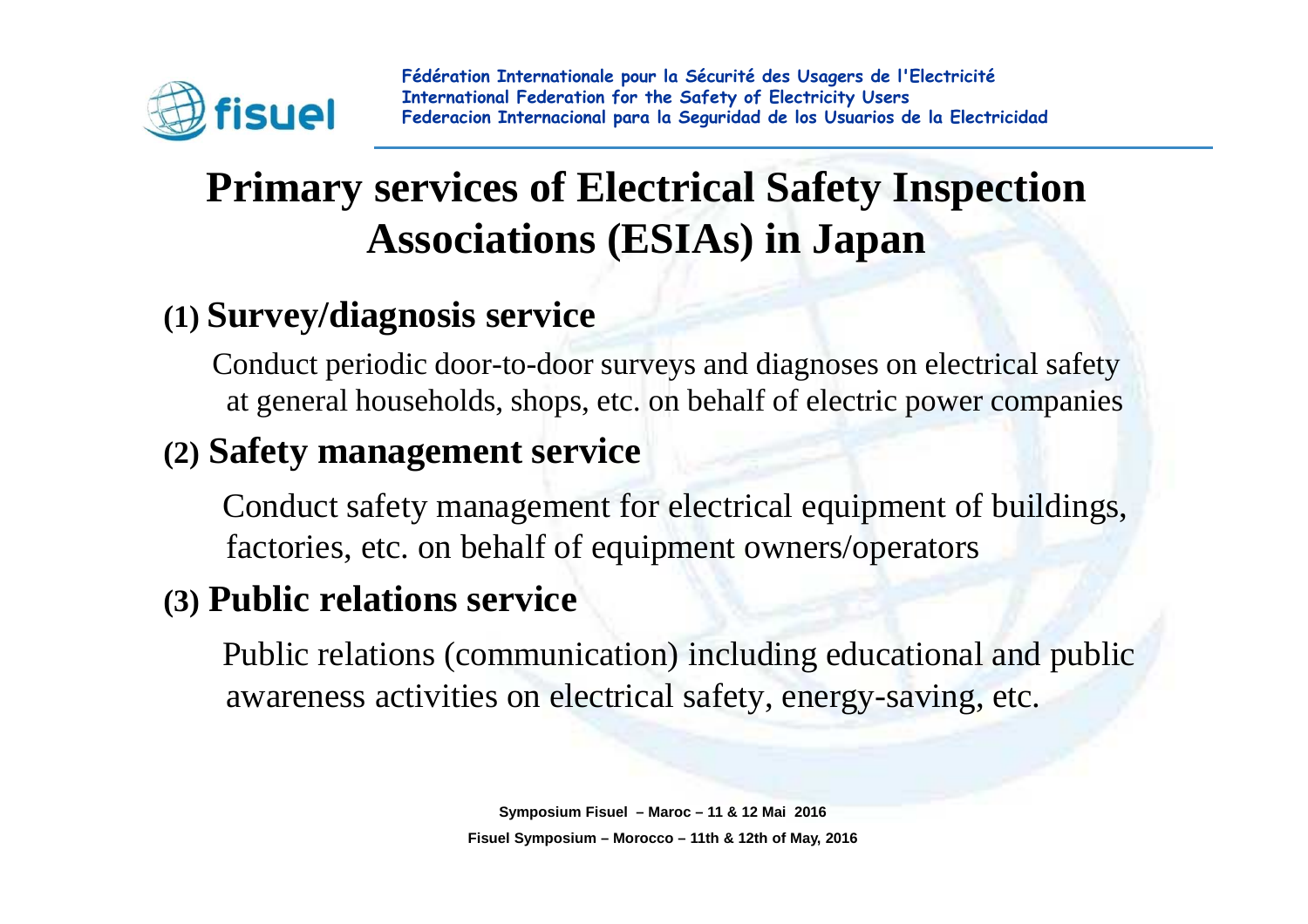

#### **Characteristics of Japan's anti-counterfeiting measureson electrical appliances**

Japan is an island country: Trade control bycustoms duty

#### Regulations

concerning electrical safety:Electricity Business Act, Electrical Appliance and Materials Safety Act , Electricians Act, etc.

●Appropriate implementation of regulations concerning electrical safety:Implementation of regulatory administration for electrical safety by the Ministry of Economy, Trade and Industry (METI) and its 10 Regional Bureaus and Regional Industrial Safety and Inspection Divisions and Branches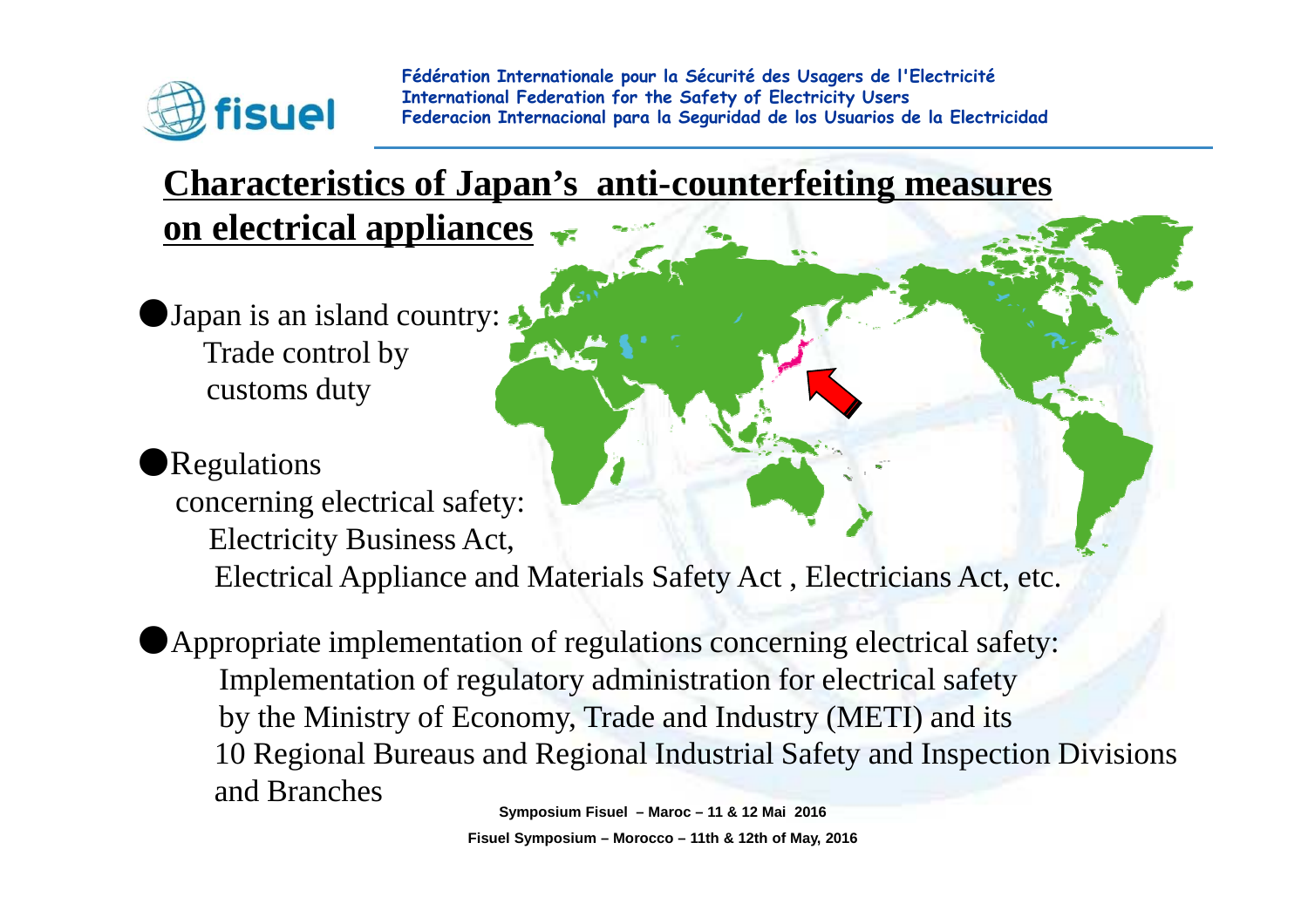

#### **Regulations concerning safety of electric facilities**

#### **1. Electricity Business Act**

(Purpose) To protect the interests of electricity users and assure public safety(Regulation)

- ・Requires conformity to the technical standards established under the Act
- ・Regulates the construction, maintenance and operation of Electric Facilities for Private Use
- ・Requires electricity suppliers to investigate whether or not Electric Facilities for General Use conform to the technical standards

#### **2. Electrical Appliance and Materials Safety Act**

(Purpose) To prevent hazards and disturbances to Electric Facilities for General Use resulting from electrical appliances and materials

(Regulation) Regulates the manufacture, sale, etc. of electrical appliances and materials

#### **3. Electricians Act**

(Purpose) To prevent disasters caused by defects in electrical construction (less than 500kW)(Regulation) Defines qualifications required of technicians to engage in electrical construction and obligations of those technicians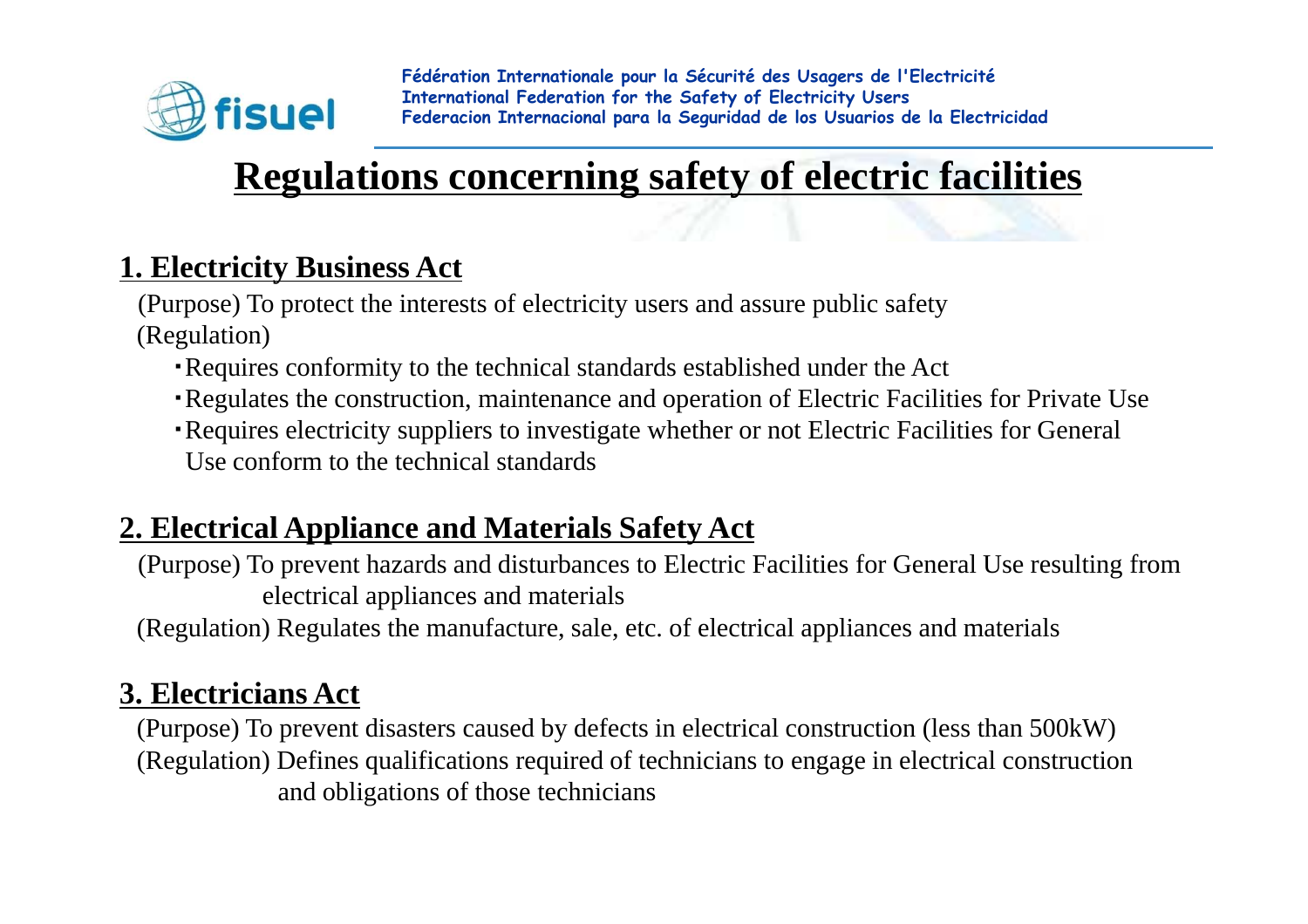

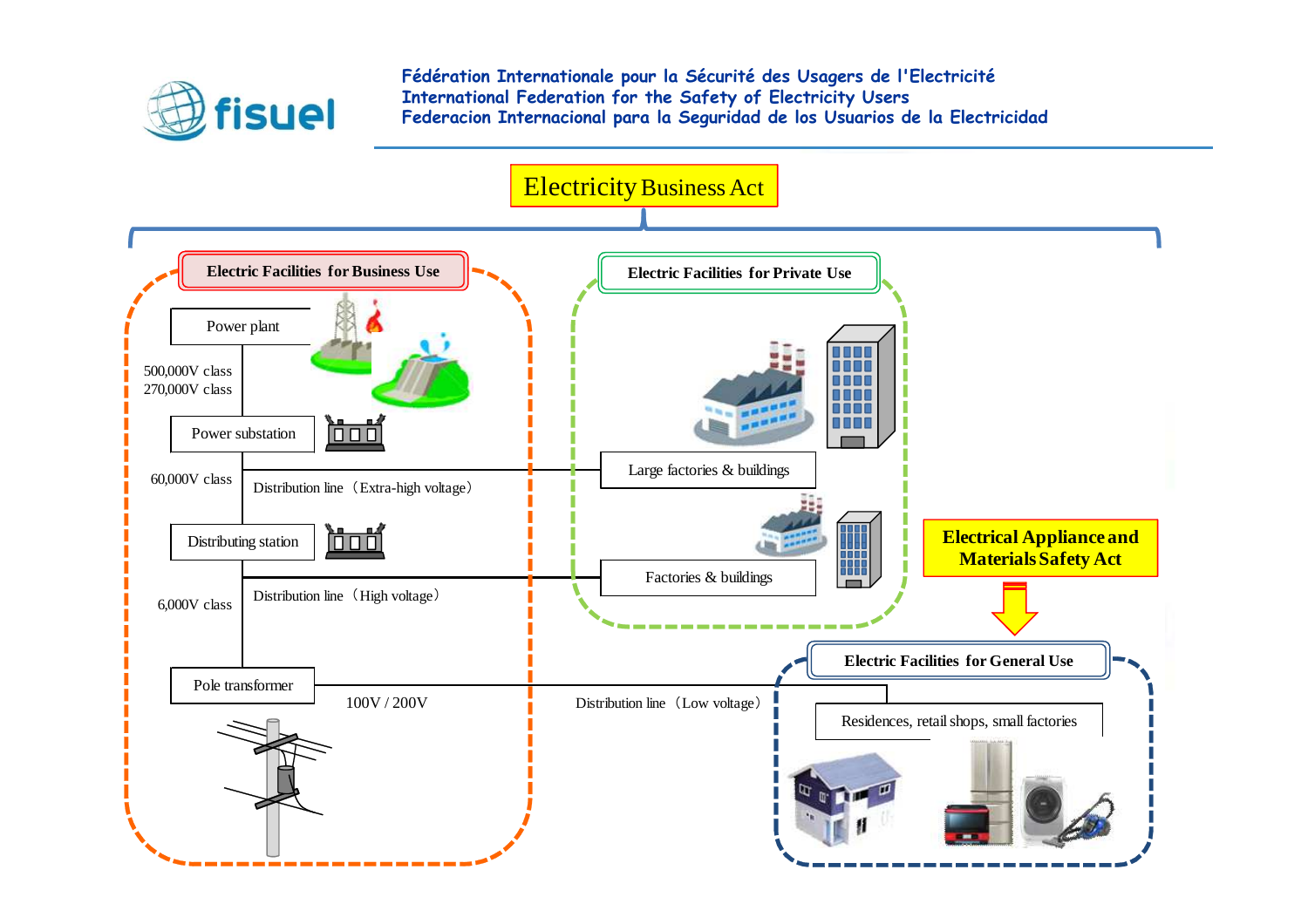

### **Outlines of Electrical Appliance and Materials Safety Act**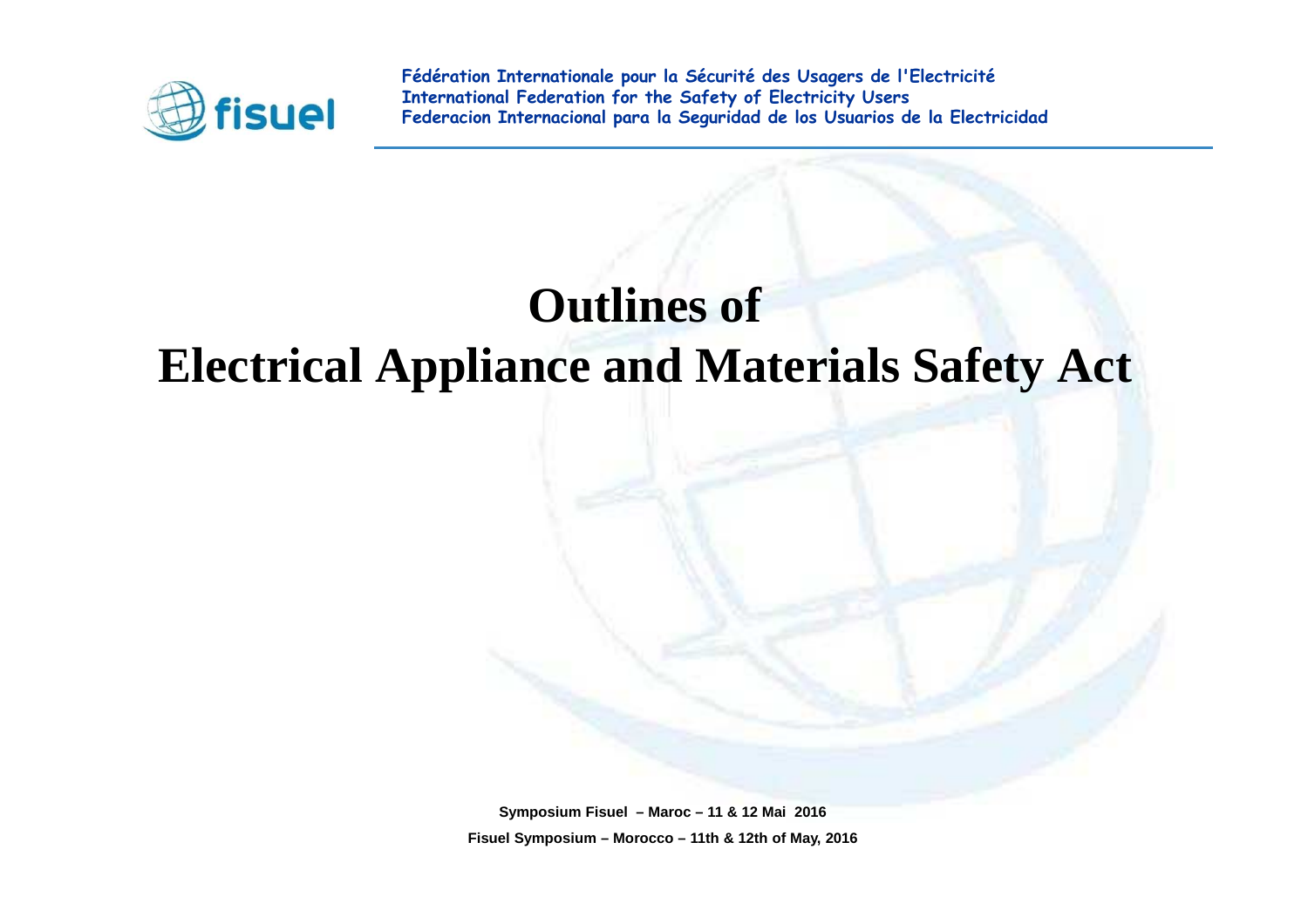

### **What is "Electrical Appliance and Materials Safety Act"?**

- A law to regulate the manufacture, sale, etc. of electrical appliances and materials
- ・And to foster voluntary activities by private businesses to ensure the safety of electrical appliances and materials

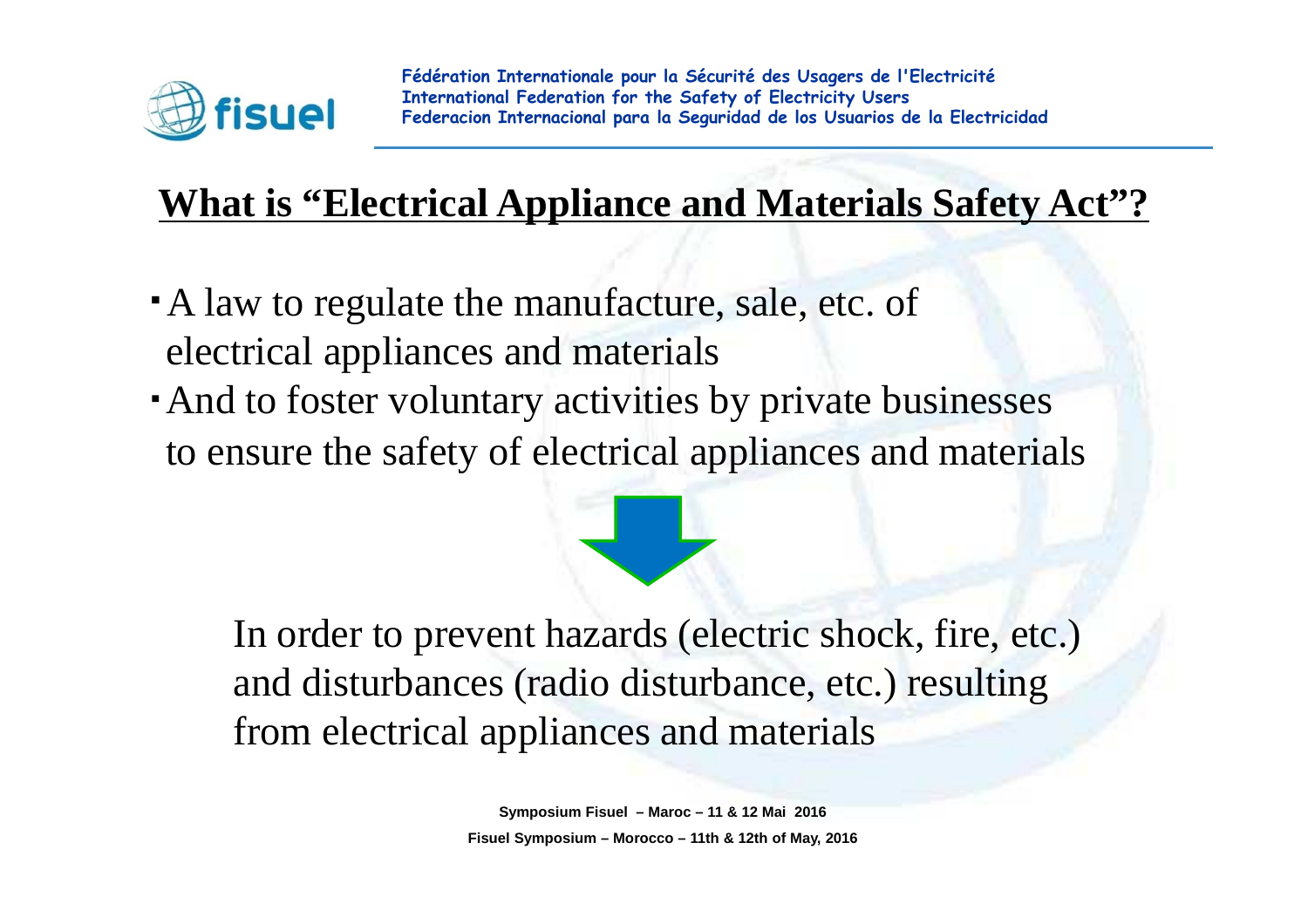

### **Procedures required byElectrical Appliance and Materials Safety Act**

- ●All the manufacturers/importers of electrical appliances and materialsare required to fulfill the following requirements:
- 1. Notification of commencement of manufacturing/import business
- 2. Obligation to comply with technical standards
- 3. Conformity inspection/assessment

(applicable to Specified Electrical Appliances and Materials only)

- 4. Self inspection
- 5. Labeling requirement ( $\langle P_{\mathsf{E}}^{\mathsf{S}} \rangle$  or  $(P_{\mathsf{E}}^{\mathsf{S}})$ )



●No seller is allowed to sell any electrical appliance or materialunless after confirming that the labeling requirement (5 above) is met.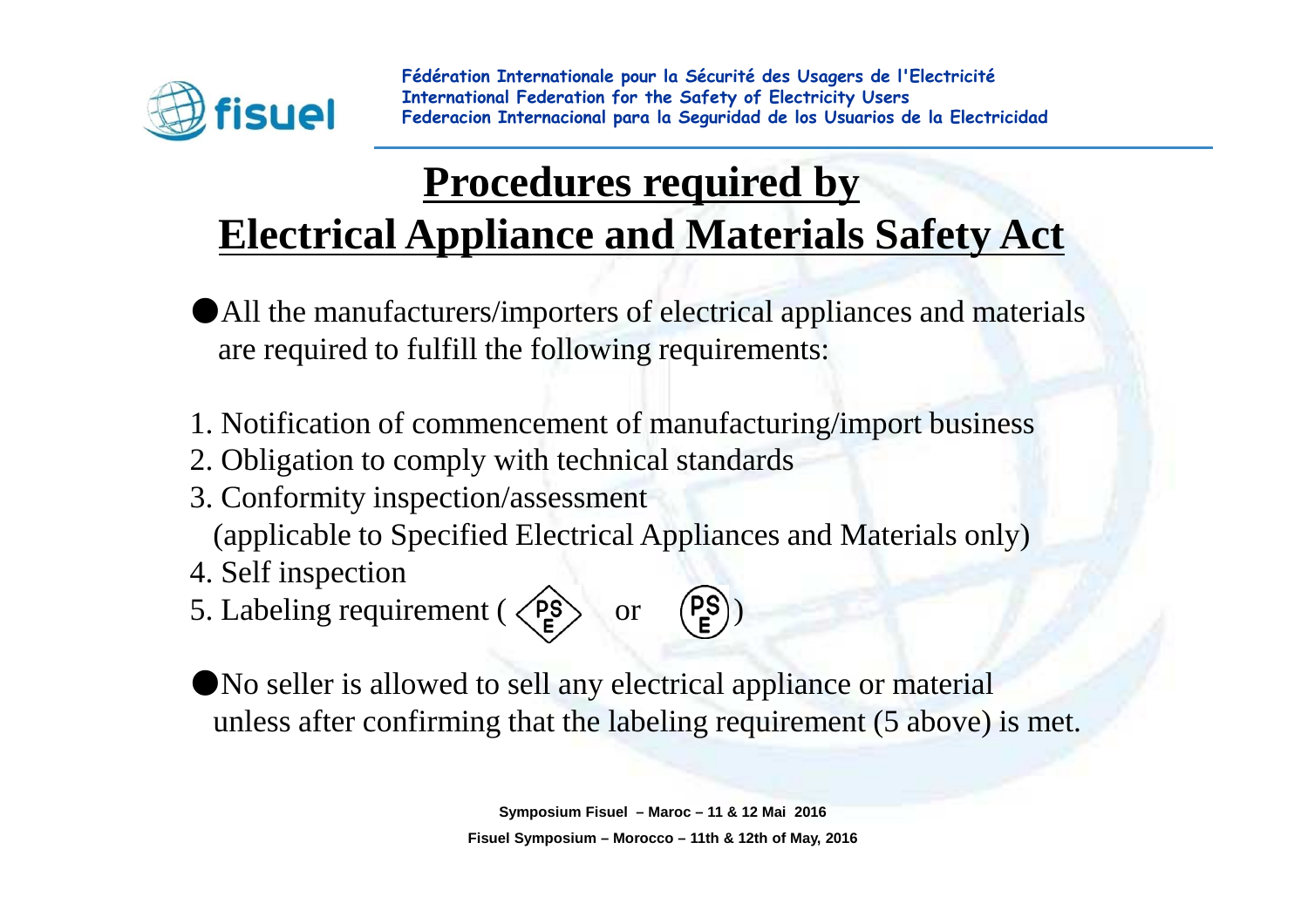

### **Conformity inspection/assessment**

Conformity inspection/assessment consists of:

- ・Inspection/assessment to verify that appliances/materials conform to the technical standards required by the Act, and
- ・On-site inspection/assessment at manufacturing facilities to verify that each facility is able to manufacture and inspect their appliances/materials in conformity to the technical standards.

Prior to selling Specified Electrical Appliances and Materials in Japan, manufacturers and importers of such appliances/materials are required to have them inspected by a Domestic Registered Conformity Assessment Body pursuant to the Act and certify conformity of the inspected appliances/materials to the technical standards and other requirements.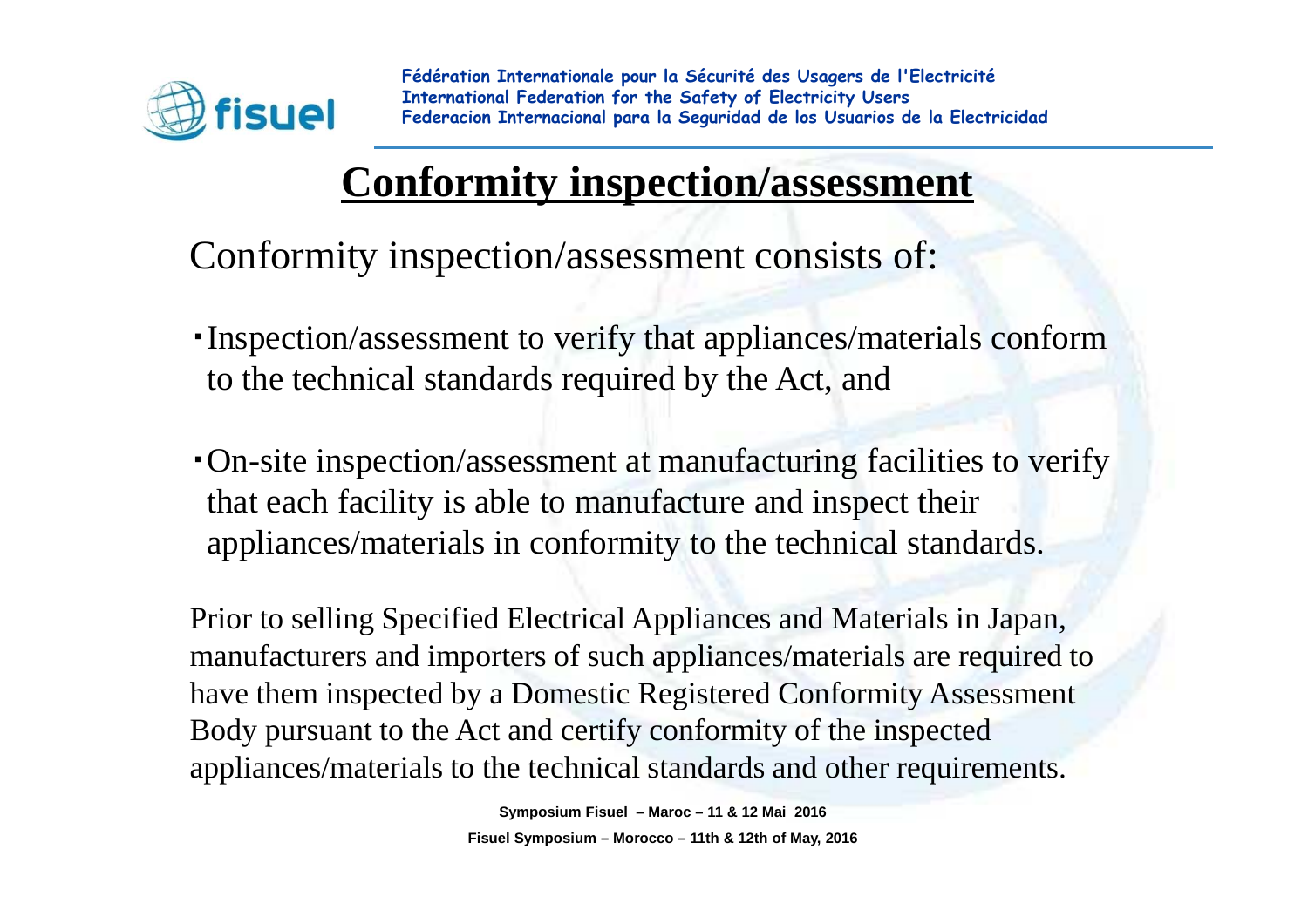

### **What are regulated products?**

Under the Act, the following items are subject to the regulation:

- 1. Parts of Electrical Facilities for General Use, and machines, appliances and materials used in connection thereto
- 2. Portable power generators
- 3. Batteries

Specifically, 457 items are designated in the Cabinet Order forEnforcement of the Electrical Appliance and Materials Safety Act (government ordinance), based on a positive-list system.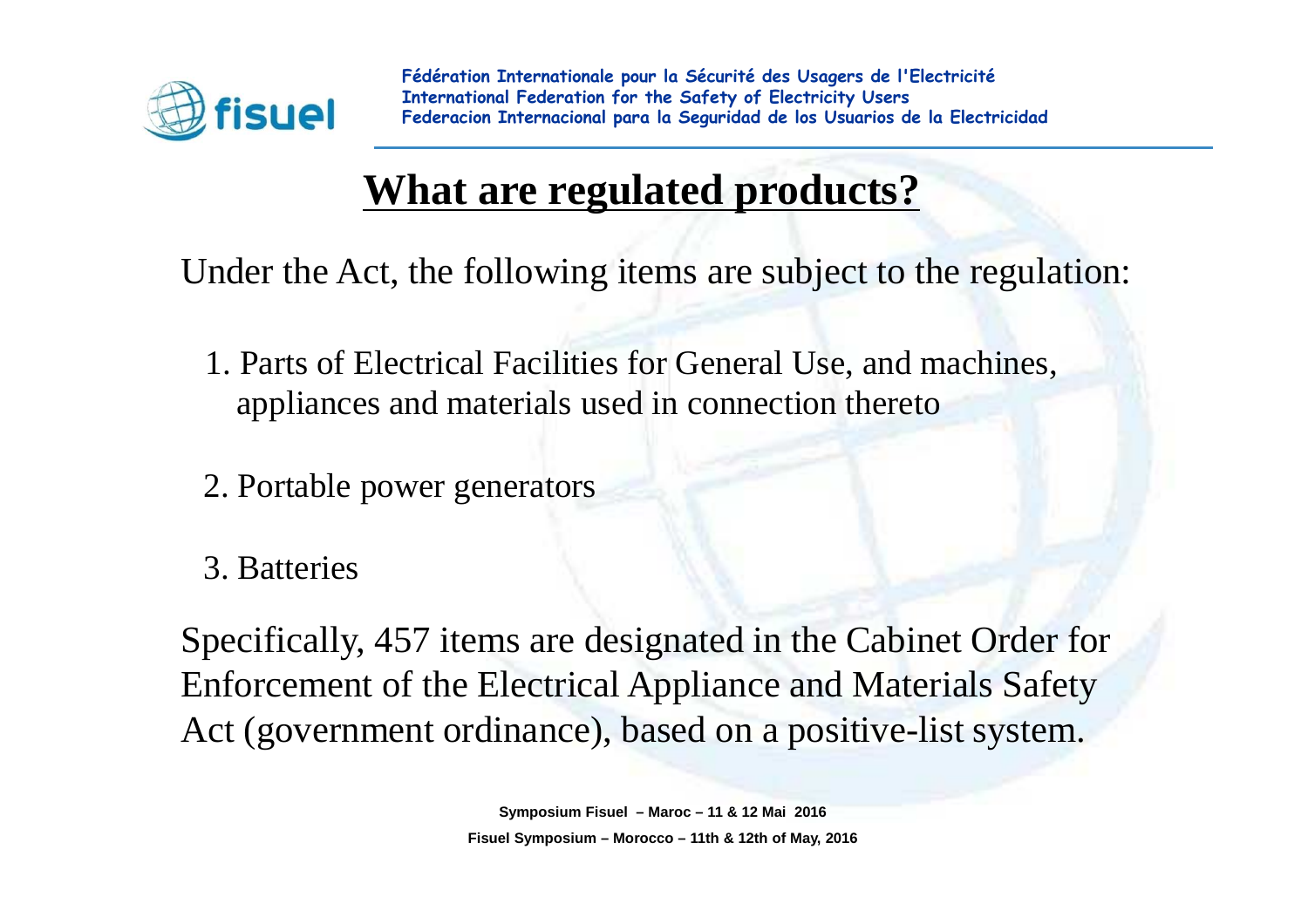

### **1. Specified Electrical Appliances and Materials (116 items)**

Example:

- ・ Cables , Cords
- ・ Thermal fuse
- ・ Wall sockets
- ・ Battery chargers
- ・ AC adapters
- ・ Molded case circuit breakers
- ・ Massage appliances
- ・ Sauna heating appliances

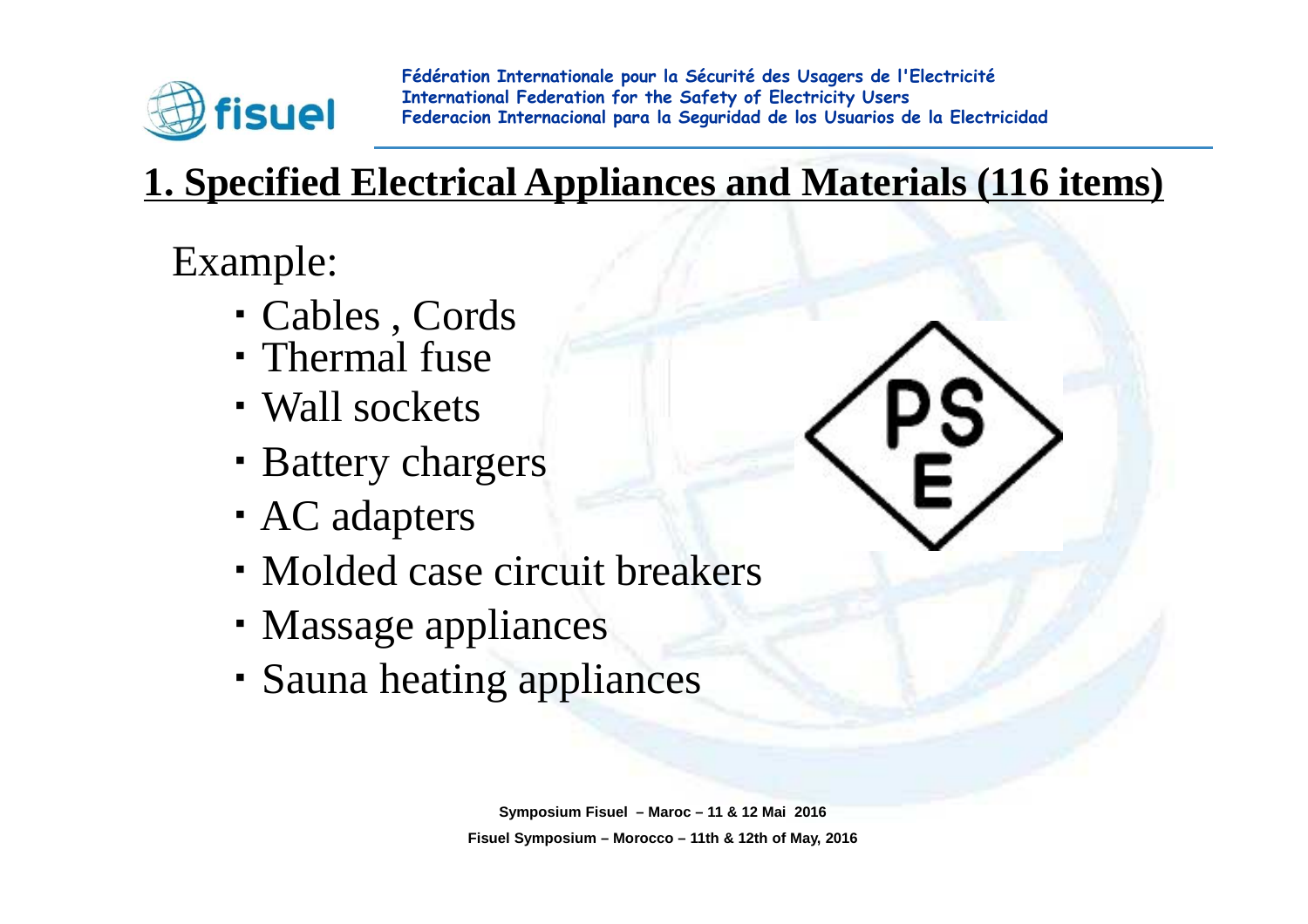

### **2. Non-Specified Electrical Appliances and Materials (341 items)**

Example:

- ・ Electric irons
- ・ Vacuum cleaners
- ・ Washing machines
- ・ Air conditioners
- ・ Refrigerators
- ・ Lighting products
- Microwave ovens
- ・ Television receivers
- ・ Lithium-ion rechargeable batteries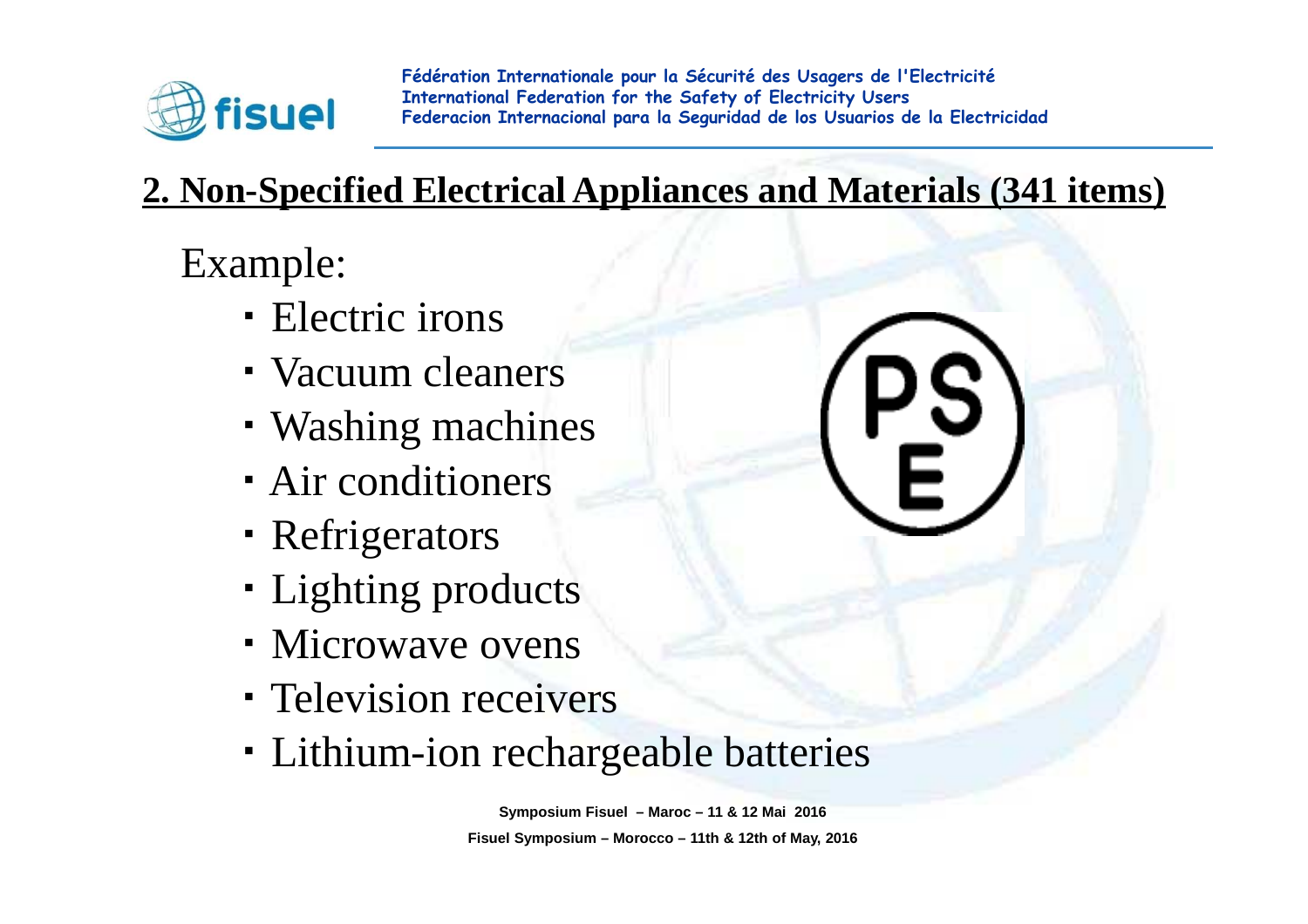

### **Labeling**

Manufacturers/importers are required to affix labeling ofthe PSE Mark and the company name (or the abbreviatedname of the inspection agency if the product is a Specified Electrical Appliance or Material).

● Specified Electrical Appliances and Materials **Appliances** and Materials

PS OInspection Agency ○○○Trading, Inc.  $OOOTrading$ , Inc.

Non-Specified Electrical

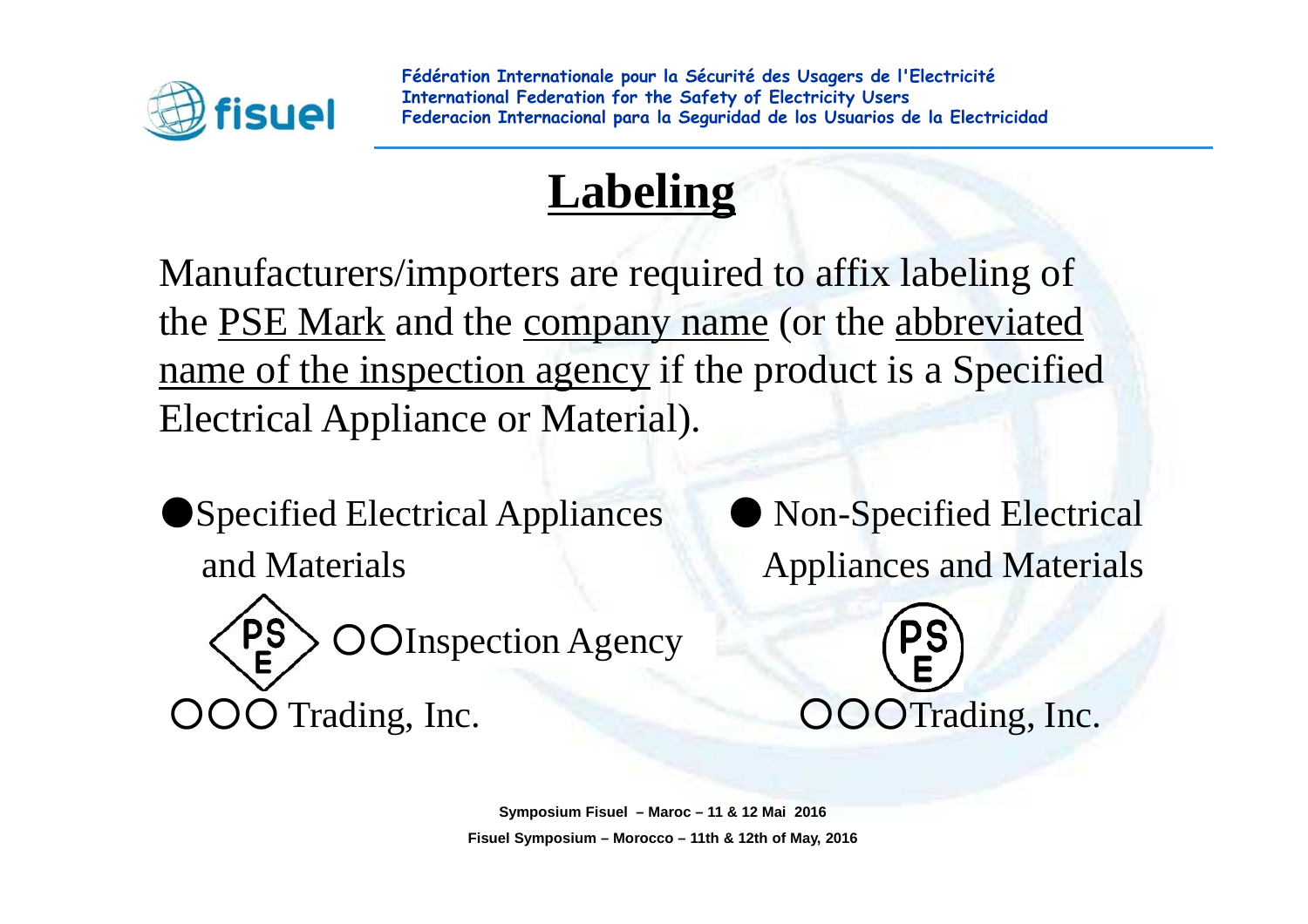

### **Marketed Products Trial-Purchase Tests by METI**

For the purpose of preventing occurrence/recurrence of accidents caused by electrical products, the Ministry of Economy, Trade and Industry (METI) conducts tests every year by buying out marketed electrical appliances and materials, in order to verify compliance with statutory requirements concerning safety of electrical appliances and materials(conformity to the technical standards and appropriateness of labeling required under the Electrical Appliance and Materials Safety Act.) and to verify safety of electrical appliances and materials.

Items to be tested in Trial-Purchase Tests: All the items covered by the safety regulations (457 items)

※ Partly due to the budget limitation, the tests are conducted by selecting only a part of all the items each year in a planned manner so that all the applicable items are tested at least once in 3-5 years.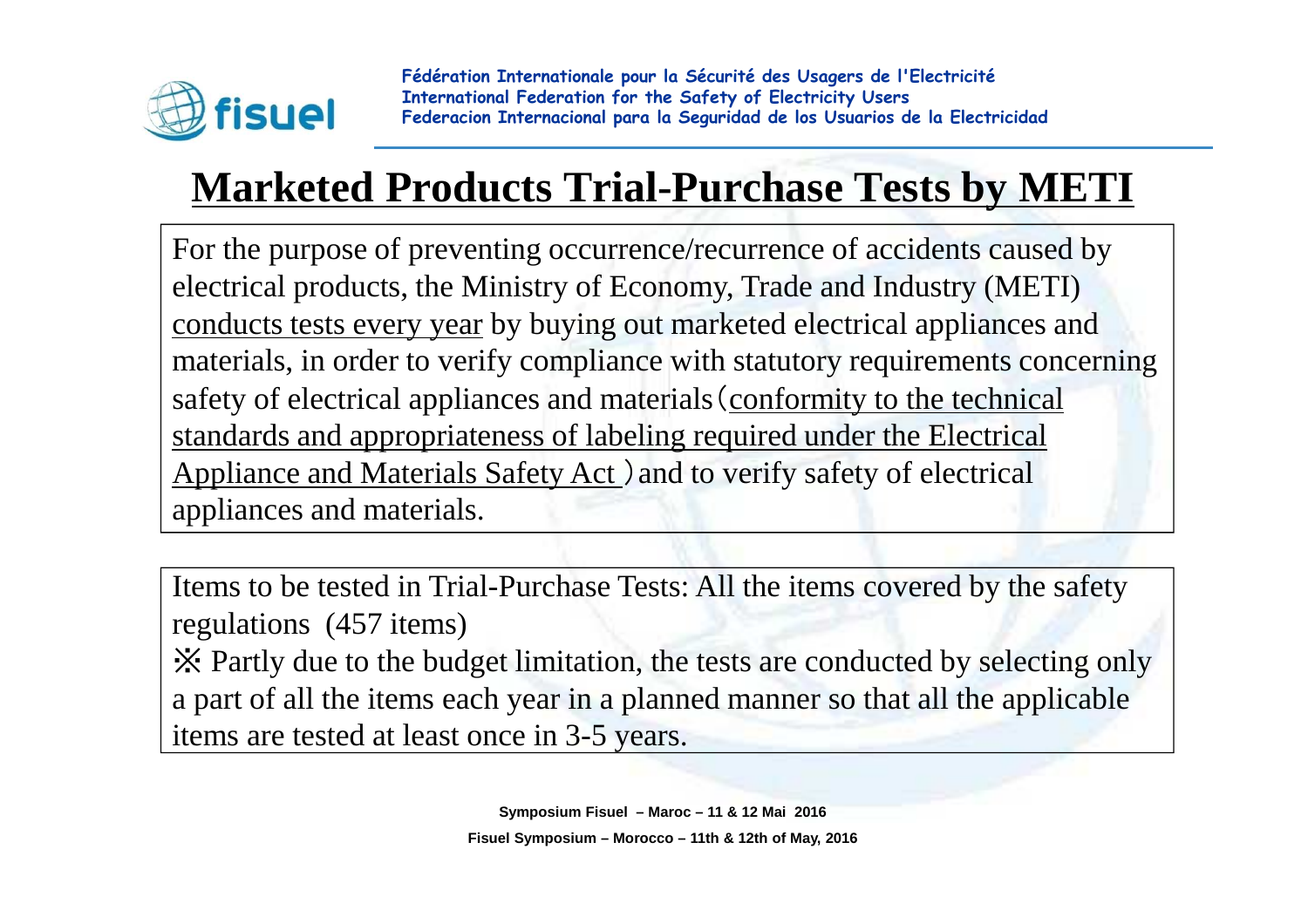

#### **Details of Trial-Purchase Tests 2014**

| <b>Category</b>                                              | <b>Electrical appliances/materials tested in Trial-Purchase Tests</b><br>(examples)                  | Number of applicable Number of applicable<br>items | models/types     |
|--------------------------------------------------------------|------------------------------------------------------------------------------------------------------|----------------------------------------------------|------------------|
| (1) Regular items<br>(Cabling materials)                     | Lamp receptacles, synthetic-resin conduits, electromagnetic switches,<br>lighting ducts, etc.        | 30 items                                           | 60 models/types  |
| (2) Regular items<br>cabling<br>(Other<br>than<br>materials) | Electric water heaters, electric pumps, electric water coolers, electric<br>sanders, intercoms, etc. | 39 items                                           | 100 models/types |
| (3) Regular items<br>(Home electric appliances)              | Electric stoves, electric vacuum cleaners, electric dryers, other audio<br>equipment, etc.           | 20 items                                           | 66 models/types  |
| (4) Special items<br>(Home electric appliances)              | AC adapters, electric toasters, air cleaners, etc.                                                   |                                                    | 32 models/types  |
| (5) Energy saving devices                                    | Electric rice-cookers, electric refrigerators, TV receivers, microwave<br>ovens, etc.                |                                                    | 35 models/types  |
| (6) Energy saving devices<br>(lighting equipment, etc.)      | LED lamps, other electric-discharge appliances                                                       | 2items                                             | 14 models/types  |
|                                                              | 102 items                                                                                            | 307 models/types                                   |                  |

\***Special items**: Items extraordinarily bought out as necessary, taking accident information andother conditions into consideration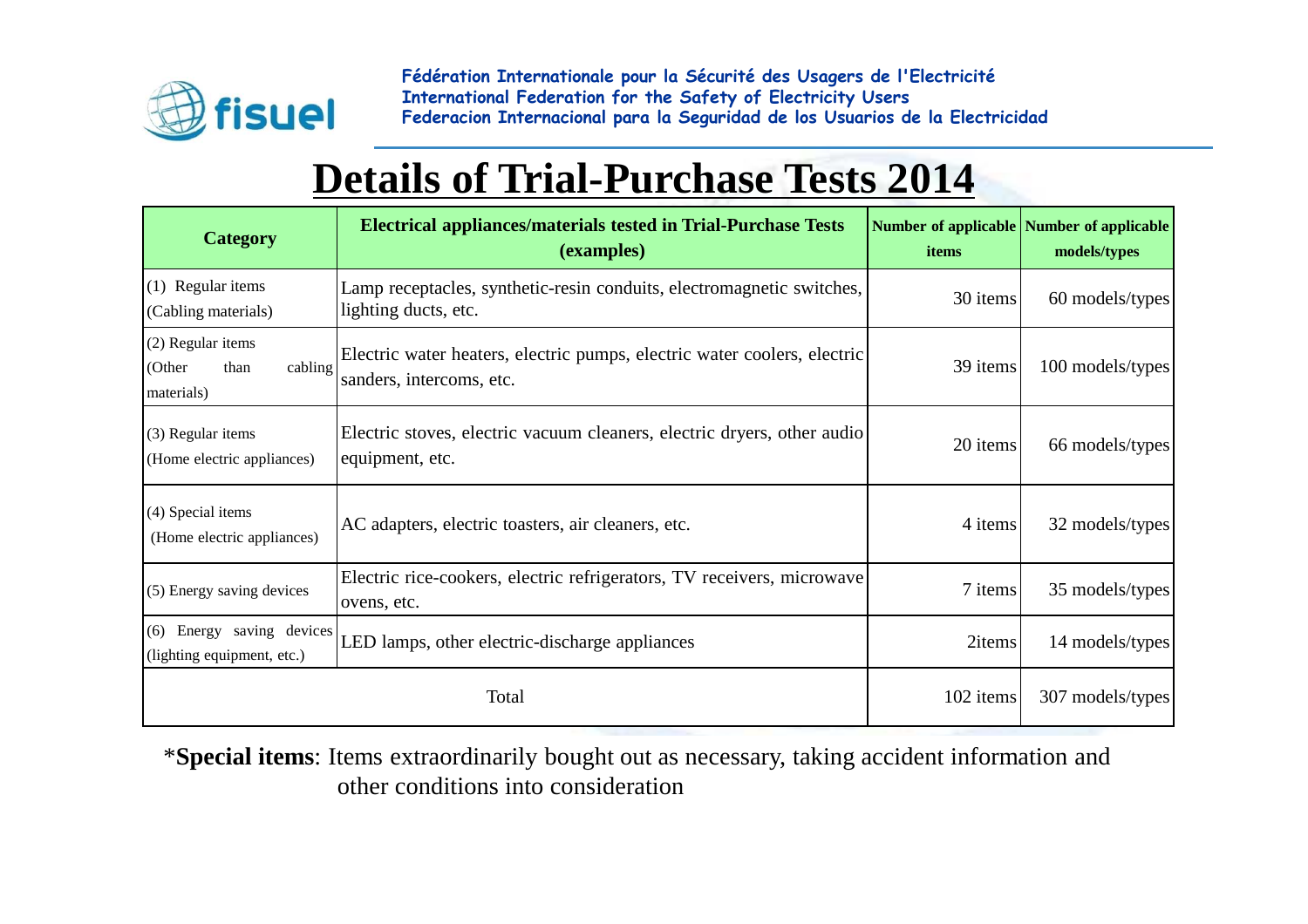

### **Marketed Products Trial-Purchase Tests by METI**

#### **Number and reasons of non-conforming products by category (2014)**

| <b>Category</b>                                         | <b>Number of</b><br>applicable items | Number of<br>applicable<br>models/types | Non-conformity to the<br>interpretation of technical<br>standards | <b>Non-conformity to PSE</b><br>labeling requirements |  |
|---------------------------------------------------------|--------------------------------------|-----------------------------------------|-------------------------------------------------------------------|-------------------------------------------------------|--|
| $(1)$ Regular items<br>(Cabling materials)              | 30 items                             | 60 models/types                         | $3$ models/types $(5.0\%)$                                        |                                                       |  |
| (2) Regular items<br>(Other than cabling materials)     | 39 items                             | 100 models/types                        | 32 models/types (32.0%)                                           | 5 models/types (7.7%)                                 |  |
| (3) Regular items<br>(Home electric appliances)         | 20 items                             | 66 models/types                         | 19 models/types $(28.8\%)$                                        | 4 models/types $(6.1%)$                               |  |
| (4) Special items<br>(Home electric appliances)         | 4 items                              | 32 models/types                         | 13 models/types $(40.6\%)$                                        | 4 models/types (12.5%)                                |  |
| (5) Energy saving devices                               | 7 items                              | 35 models/types                         | 15 models/types (42.9%)                                           |                                                       |  |
| (6) Energy saving devices<br>(lighting equipment, etc.) | 2 items                              | 14 models/types                         | 1 model/type $(7.1%)$                                             |                                                       |  |
| <b>Total</b>                                            | 102 items                            | 307 models/types                        | 83 models/types (27.0%)                                           | 13 models/types $(4.2\%)$                             |  |
| <b>Fiscal year 2013</b>                                 | 97 items                             | 334 models/types                        | 95 models/types $(28.4\%)$                                        | $12$ models/types (3.6%)                              |  |



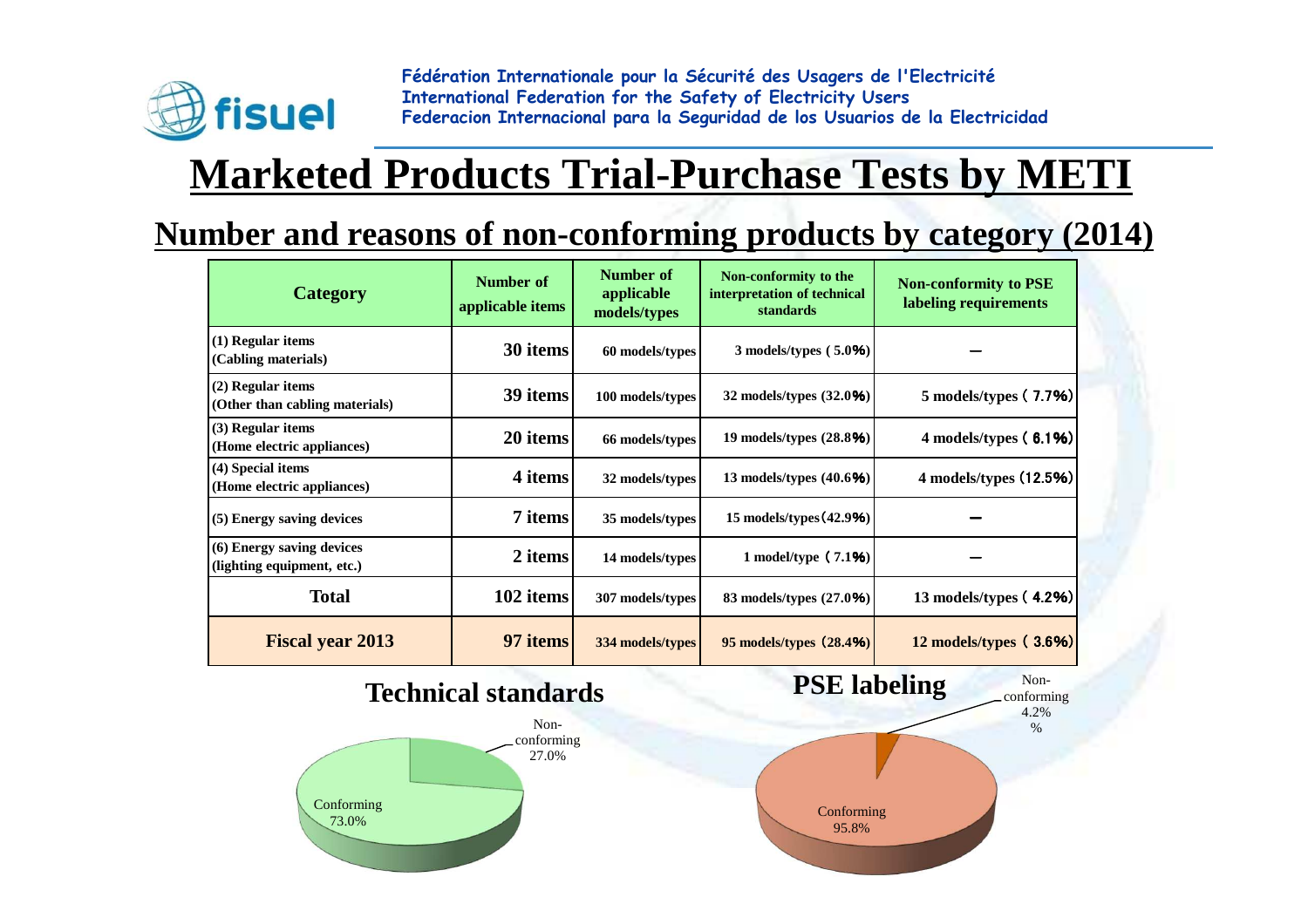

### **Marketed Products Trial-Purchase Tests by METI**

#### **Number and reasons of non-conformity**

**to the interpretation of technical standards (2014)**

| <b>Category of non-conformity</b><br>to the interpretation of<br>technical standards | Number of non-<br>conformity | <b>Percentage</b> |                                                              |                    |                                          |
|--------------------------------------------------------------------------------------|------------------------------|-------------------|--------------------------------------------------------------|--------------------|------------------------------------------|
| <b>Labeling</b>                                                                      | 39                           | 20.5%             | Shape, assembly, o                                           | Others, 24.80%     | Labeling, 20.50%                         |
| <b>Spatial distance</b>                                                              | 26                           | 13.7%             | peration, 4.20%                                              |                    |                                          |
| <b>Grounding mechanism</b>                                                           | 23                           | 12.1%             |                                                              |                    | Spatial distance,<br>13.70%              |
| User manual, etc.                                                                    | 16                           | 8.4%              |                                                              |                    |                                          |
| Noise intensity                                                                      | 13                           | 6.8%              |                                                              | User manual, etc., | <b>Grounding</b><br>mechanism,<br>12.10% |
| Allowable tolerance of power<br>consumption, etc.                                    | 10                           | 5.3%              | Normal<br>temperature rise,                                  | 8.40%              |                                          |
| Normal temperature rise                                                              | 8                            | 4.2%              | 4.20%                                                        |                    |                                          |
| Shape, assembly, operation                                                           | 8                            | 4.2%              | <b>Allowable</b><br>tolerance of power<br>consumption, etc., | Moise intensity,   |                                          |
| <b>Others</b>                                                                        | 47                           | 24.8%             | 5.30%                                                        | 6.80%              |                                          |
| <b>Total</b>                                                                         | 190                          | 100%              |                                                              |                    |                                          |

**Symposium Fisuel – Maroc – 11 & 12 Mai 2016**

**Fisuel Symposium – Morocco – 11th & 12th of May, 2016**